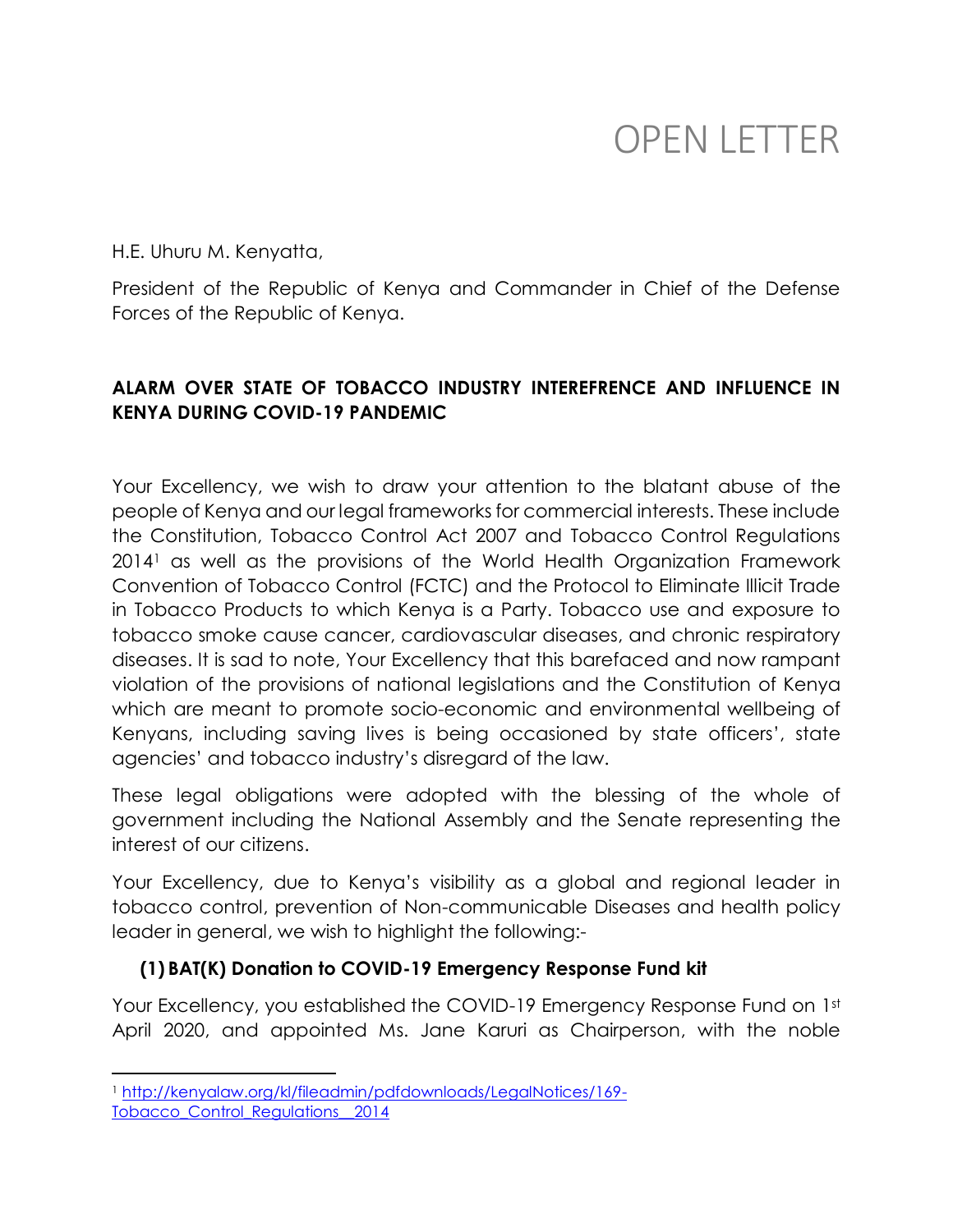objective of mobilizing resources to help curb and stop the spread and impact of the pandemic in our nation. This noble public initiative is now firmed up by the Public Finance Management (COVID-19 Emergency Response Fund) Regulations 2020, under Section 24 of the Public Finance Management Act*.* A number of wellwishers have made donations to the kitty. We join you in thanking genuine wellmeaning Kenyans and institutions who have made donations to this kitty.

Your Excellency, to the shock and utter disbelief of the tobacco control fraternity in Kenya and the world over, the COVID-19 Emergency Response Fund recently accepted a donation of Kshs.10.6m from BAT Kenya Limited, contrary to and in contravention and total disregard of:-

Provisions of the Tobacco Control Act 2007, the Tobacco Control Regulations 2014, and the WHO Framework Convention on Tobacco Control:

- i. Article 30 (c) which states that "A public authority shall not accept, support or endorse partnerships, sponsorships, services and any monetary or non-monetary assistance from the tobacco industry except for compensations due to legal settlements or as mandated by applicable law;"
- ii. Part V of the Tobacco Control Regulations, Article 22 (1) which states that "Any interaction between public authorities or public officers and the tobacco industry shall be limited to the extent strictly necessary for effective tobacco control and enforcement of relevant laws"
- iii. Article 5.3 of WHO FCTC, which states that "In setting and implementing their public health policies with respect to tobacco control, Parties shall act to protect these policies from commercial and other vested interests of the tobacco industry in accordance with national law."
- iv. Section 21 of the WHO FCTC Article 5.3 Implementation Guidelines further states that "The tobacco industry should not be a partner in any initiative linked to setting or implementing public health policies, given that its interests are in direct conflict with the goals of public health."

Your Excellency, as tobacco control advocates, we have walked a treacherous road in collaboration with the Ministry of Health in getting our nation where it is in matters of tobacco control and public health. It is saddening and most unfortunate that public officers in government in partnership with the tobacco industry are now presiding over the erosion of these gains. Tobacco Industry in Kenya has been on a spirited onslaught against tobacco control measures and efforts thereby obstructing the attainment of the right to life and the right to health, to the extent of dragging your government all the way to the Supreme Court.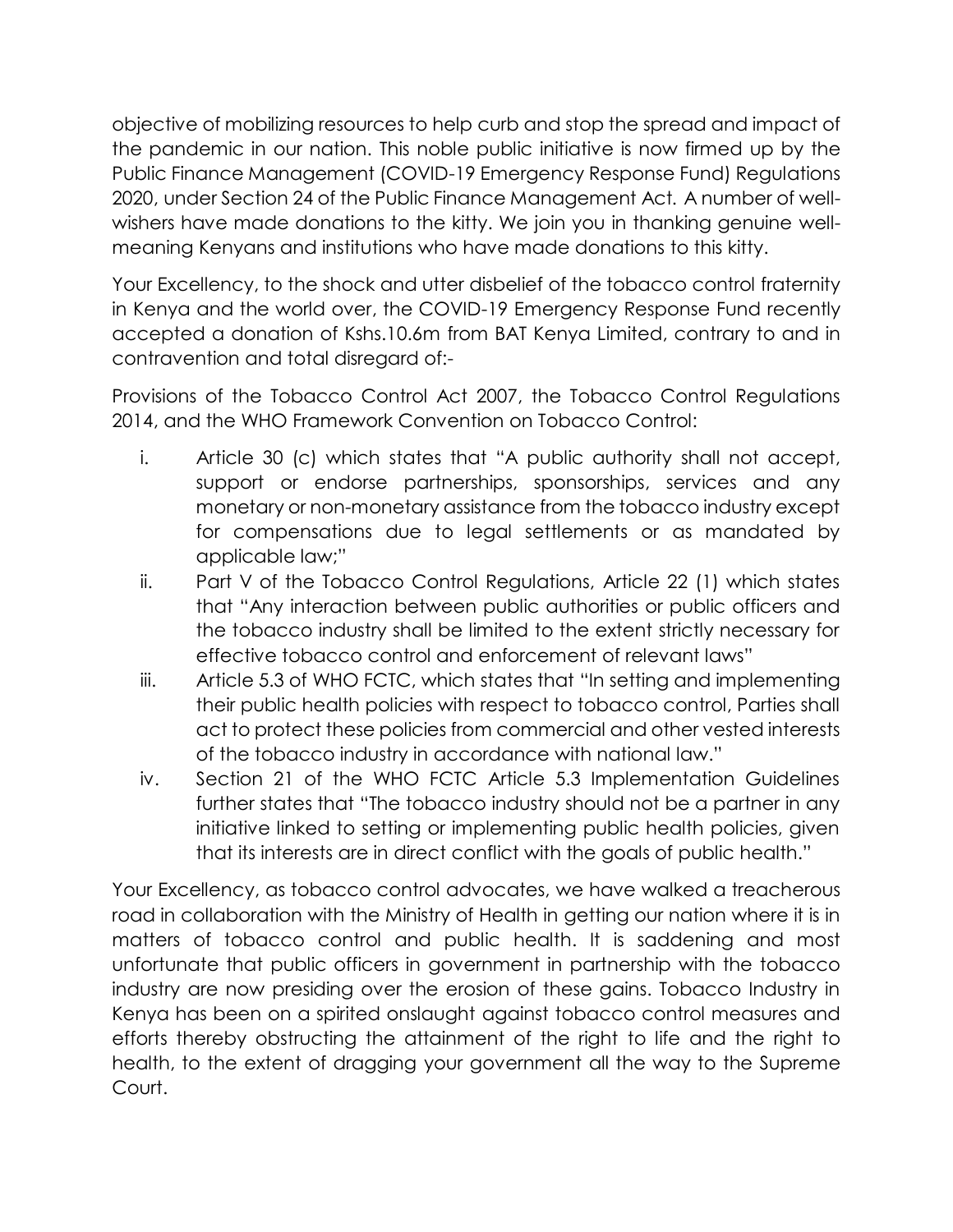Your Excellency, this fight has been fierce and has continued, despite the fact that Tobacco harms the health, the treasury, and the spirit of Kenya. Every year, more than 8,100 Kenyans are killed by tobacco-caused disease. Still, more than 18,000 children (10-14 years old) and 2,116,000 adults (15+ years old) continue to use tobacco each day. Complacency in the face of the tobacco epidemic insulates the tobacco industry in Kenya and ensures that tobacco's death toll continues to grow every year. Furthermore, the direct economic costs of tobacco use in Kenya amount to KES 2,978 million. This includes direct costs related to healthcare expenditures and indirect costs related to lost productivity due to early mortality and morbidity. If BAT (K) wishes to mitigate public health and socioeconomic consequences of their business in Kenya, they should donate an equivalent of KES. 2,978 million to be used in accordance with the provisions of existing legal frameworks in the country.

Engagement of tobacco industry in the fight against a public health pandemic such as COVID-19 is not only against the spirit of the law - national and international - for which Kenya is a Party but also callous, immoral and an insult to the efforts Kenya has put in and more so the millions of people who annually fall victims of the tobacco industry. It has been scientifically proven that tobacco products, when consumed as intended by the manufacturer will surely kill half of its users prematurely. In addition, tobacco users are at a higher risk of developing severe forms of Covid-19 infection. We cannot expect an industry that has for centuries engaged in the trade of deadly products that have serious public health ramifications including death to be in the frontline of addressing the same. This is the biggest mockery of our times. The Government of Kenya is not and should not be that desperate!

## **(2) BAT (K) marking of the World Environment Day in collaboration with NEMA**

Your Excellency, again, in total disregard of provisions of the Tobacco Control Act 2007, Tobacco Control Regulations 2014 and provisions of the WHO Framework Convention on Tobacco Control (FCTC) for which Kenya is a Party, State Officials led by Nairobi County Director of Environment, Mr. Anthony Saisi were hosted at the BAT (K) company head office in Nairobi to mark the World Environment Day 2020 on the 5th June 20202. At the event, BAT Kenya's managing director disclosed how BAT Kenya has been "Working closely with NEMA, we have strived to champion the country's afforestation agenda, improve our energy efficiency,

 $\overline{a}$ 2

[http://www.batkenya.com/group/sites/bat\\_b4alxz.nsf/vwPagesWebLive/DOB4AMFD/\\$FILE/med](http://www.batkenya.com/group/sites/bat_b4alxz.nsf/vwPagesWebLive/DOB4AMFD/$FILE/medMDBQAJZD.pdf?openelement) [MDBQAJZD.pdf?openelement](http://www.batkenya.com/group/sites/bat_b4alxz.nsf/vwPagesWebLive/DOB4AMFD/$FILE/medMDBQAJZD.pdf?openelement)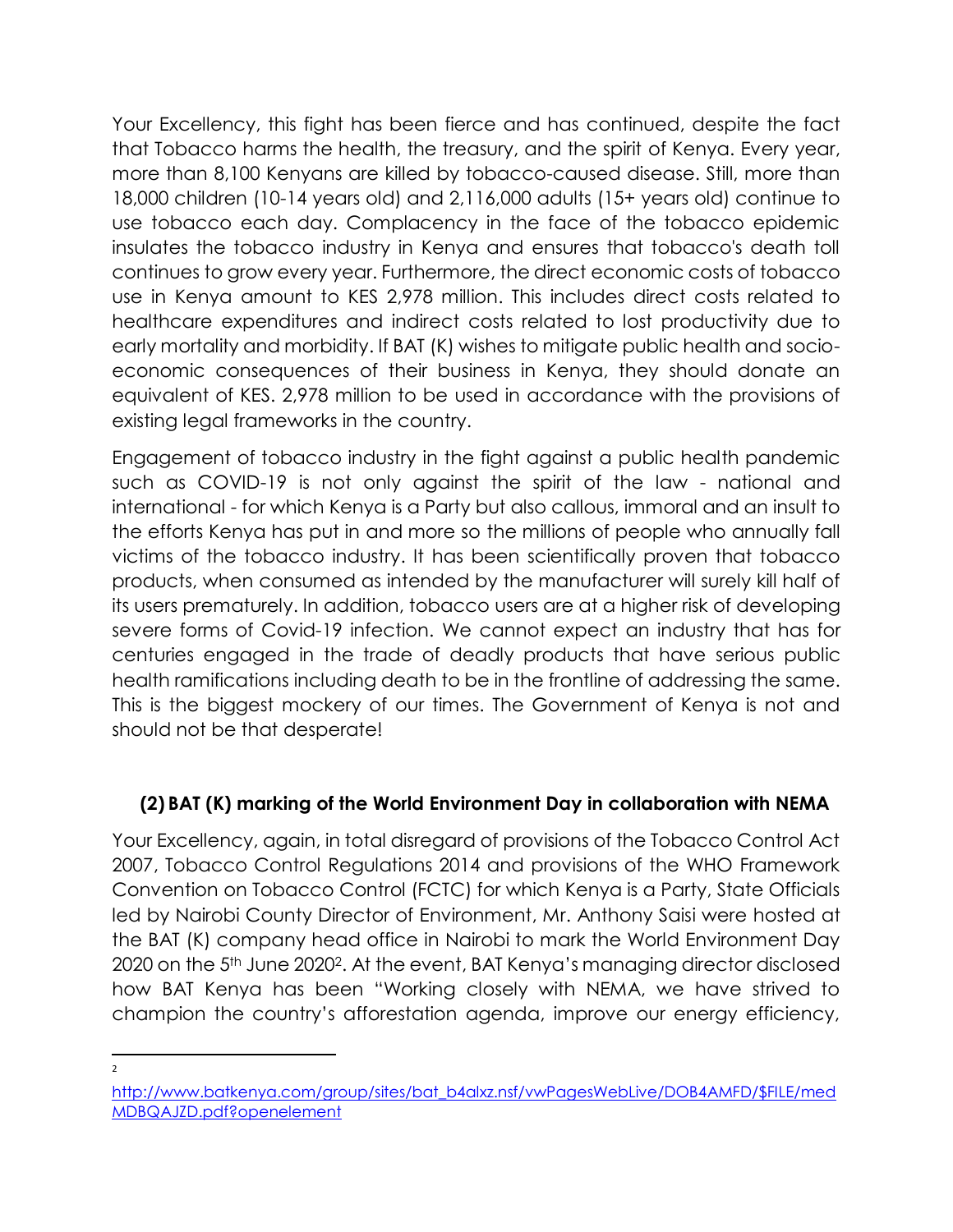and reduce our waste." Your Excellency, the National Environment Management Authority (NEMA) sits on the Tobacco Control Board (TCB) and officers of NEMA cannot plead ignorance of Part V of Tobacco Control Regulations 2014 and Article 5.3 of the WHO FCTC treaty and the Guidelines for Implementation thereof.

## **(3) Tobacco and Nicotine products listed as essential commodities during COVID-19 crisis**

Your Excellency, we are equally concerned that Kenya, through the Ministry of industrialization, has listed tobacco products among essential commodities. According to the World Health Organization, besides killing more than 8 million people each year globally, tobacco smoking is a known risk factor for many respiratory infections and increases the severity of respiratory diseases<sup>3</sup>. COVID-19 is an infection that primarily affects the lungs and tobacco use impairs the lungs making it harder for the body to fight off the Coronavirus and other diseases. Health experts also warn that smokers are at a higher risk of developing severe complications from the COVID-19.

Your Excellency, we believe that the listing of these deadly tobacco products as essential commodities, will render the fight against COVID-19 pandemic counterproductive. We see these products as death-traps whose consumption will continue to strain the health system and increase the health burden in Kenya.

Your Excellency, we are worried that some senior officers in your government are conspiring with big tobacco and are fast ravaging tobacco control gains in Kenya and putting public health at risk. This direction by state authorities and officers, that appears sanctioned by your administration, is unacceptable. The history of tobacco industry tactics in interfering with tobacco control efforts including bribing of public officials in Kenya is well documented.

We call upon Your Excellency to:-

- 1. Direct a whole-of–government and whole-of-society approach to tobacco control and health in general. More specifically, that all government Ministries and agencies comply with national and international laws;
- 2. Return the donation of Kshs.10.6m to BAT Kenya;
- 3. Demand that the Ministry of Industry, Trade and Cooperatives, the Ministry of Interior and Coordination of National Government, the Ministry of Health and the National Treasury to **DE-LIST** tobacco and alcohol from the list of essential commodities;

l <sup>3</sup> <https://www.who.int/news-room/detail/11-05-2020-who-statement-tobacco-use-and-covid-19>